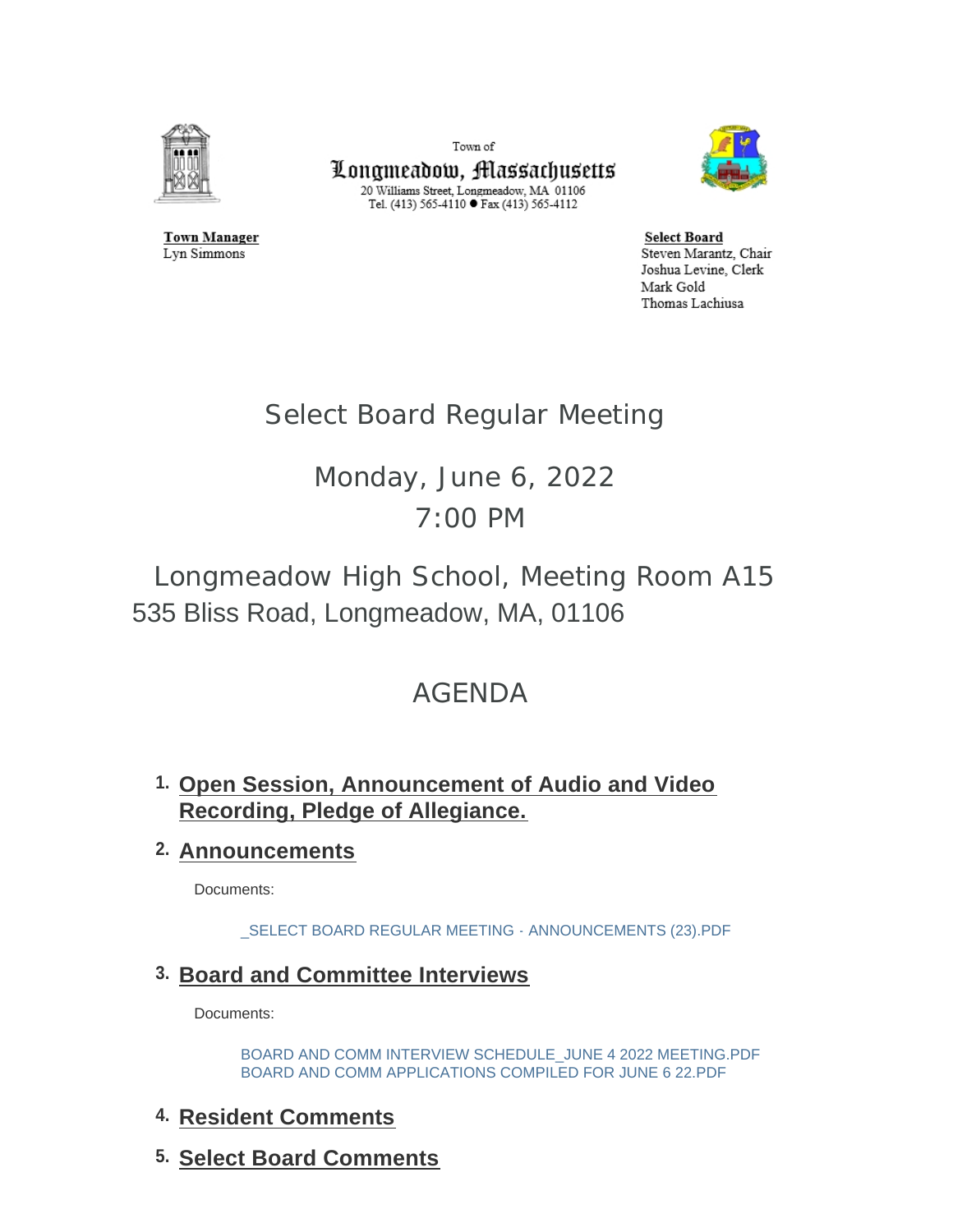### **Town Manager's Report 6.**

Town Manager's June 6, 2022 Report

Documents:

[TOWN MANAGER REPORT JUNE 6 2022.PDF](https://www.longmeadow.org/AgendaCenter/ViewFile/Item/2339?fileID=23128)

## **Old Business 7.**

#### A. Approval of Meeting Minutes

Documents:

[2022 5 2 MINUTES DRAFT \(1\).PDF](https://www.longmeadow.org/AgendaCenter/ViewFile/Item/2382?fileID=23127)

**B. Town Manager Evaluation** 

Documents:

[FY2022 SB TOWN MANAGER EVALUATIONS COMPILED.PDF](https://www.longmeadow.org/AgendaCenter/ViewFile/Item/1421?fileID=23122)

#### **Eversource Western Mass Natural Gas Pipeline Update C.**

#### **Set FY23 Water, Sewer, Stormwater Rates D.**

Documents:

[WATER RATE PROPOSAL FY 23 \(1\).PDF](https://www.longmeadow.org/AgendaCenter/ViewFile/Item/2385?fileID=23111) [SEWER RATE PROPOSAL FY 23 \(1\).PDF](https://www.longmeadow.org/AgendaCenter/ViewFile/Item/2385?fileID=23112) [STORMWATER RATE PROPOSAL FY23 \(1\).PDF](https://www.longmeadow.org/AgendaCenter/ViewFile/Item/2385?fileID=23113)

#### **Town of Longmeadow and LCTV Operating Agreement Update E.**

Documents:

[DRAFT TOWN OF LONGMEADOW AND LCTV OPERATING](https://www.longmeadow.org/AgendaCenter/ViewFile/Item/2386?fileID=23126)  AGREEMENT.PDF

### **New Business 8.**

#### **One Day Liquor License Applications A.**

#### **Longmeadow Adult Center Community Fund a.**

Documents:

ONE DAY LIQUOR LICENSE APPLICATIONS (2) - [LONGMEADOW ADULT COMMUNITY CENTER FUND.PDF](https://www.longmeadow.org/AgendaCenter/ViewFile/Item/2392?fileID=23115)

**Graduation Party at Adult Center: Applicant - Laura b. Pozzuto** 

Documents: